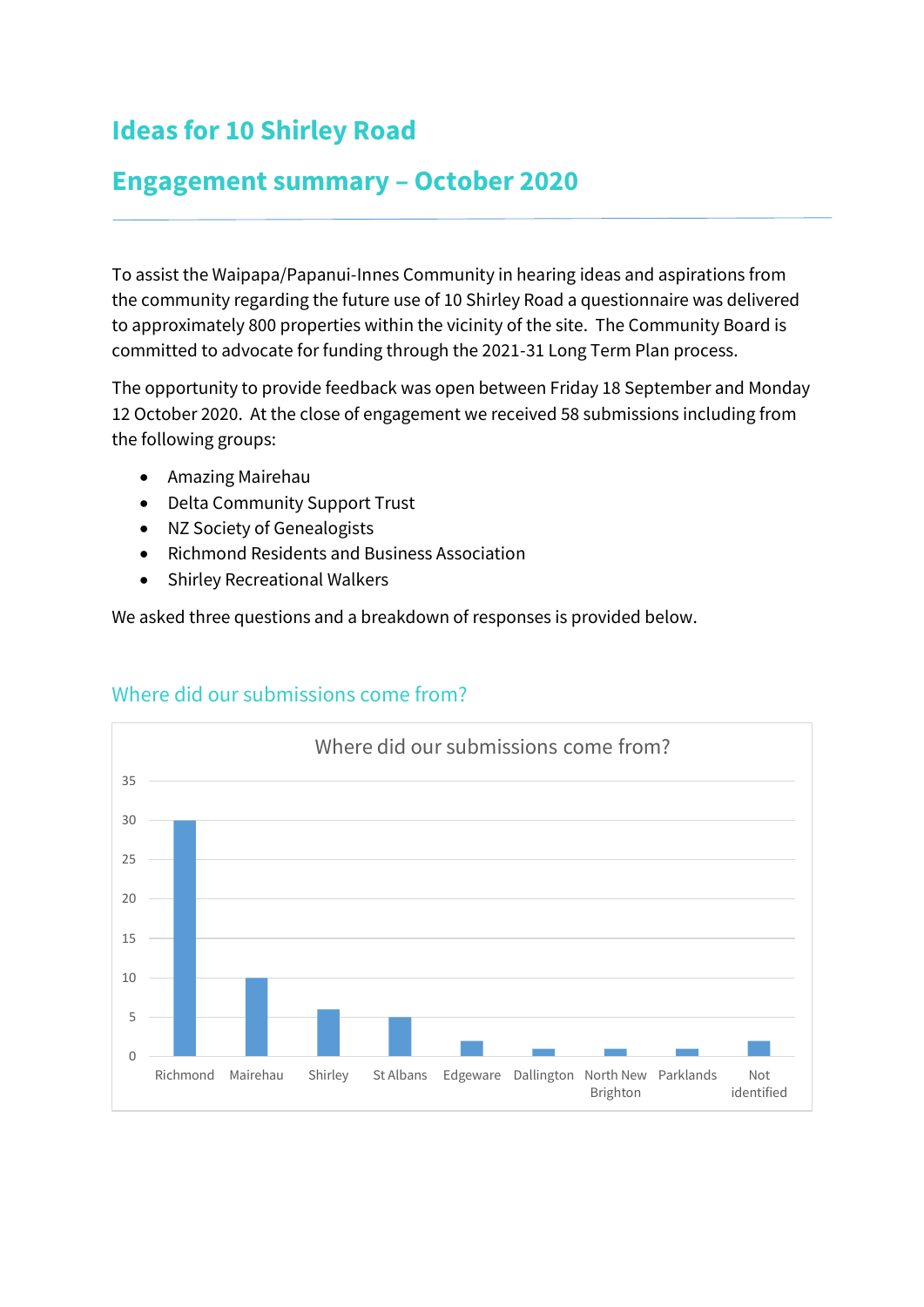

#### New Community Centre request by suburb

## Questions:

## 1. Do you currently use 10 Shirley Road (if yes, please tell us how)?

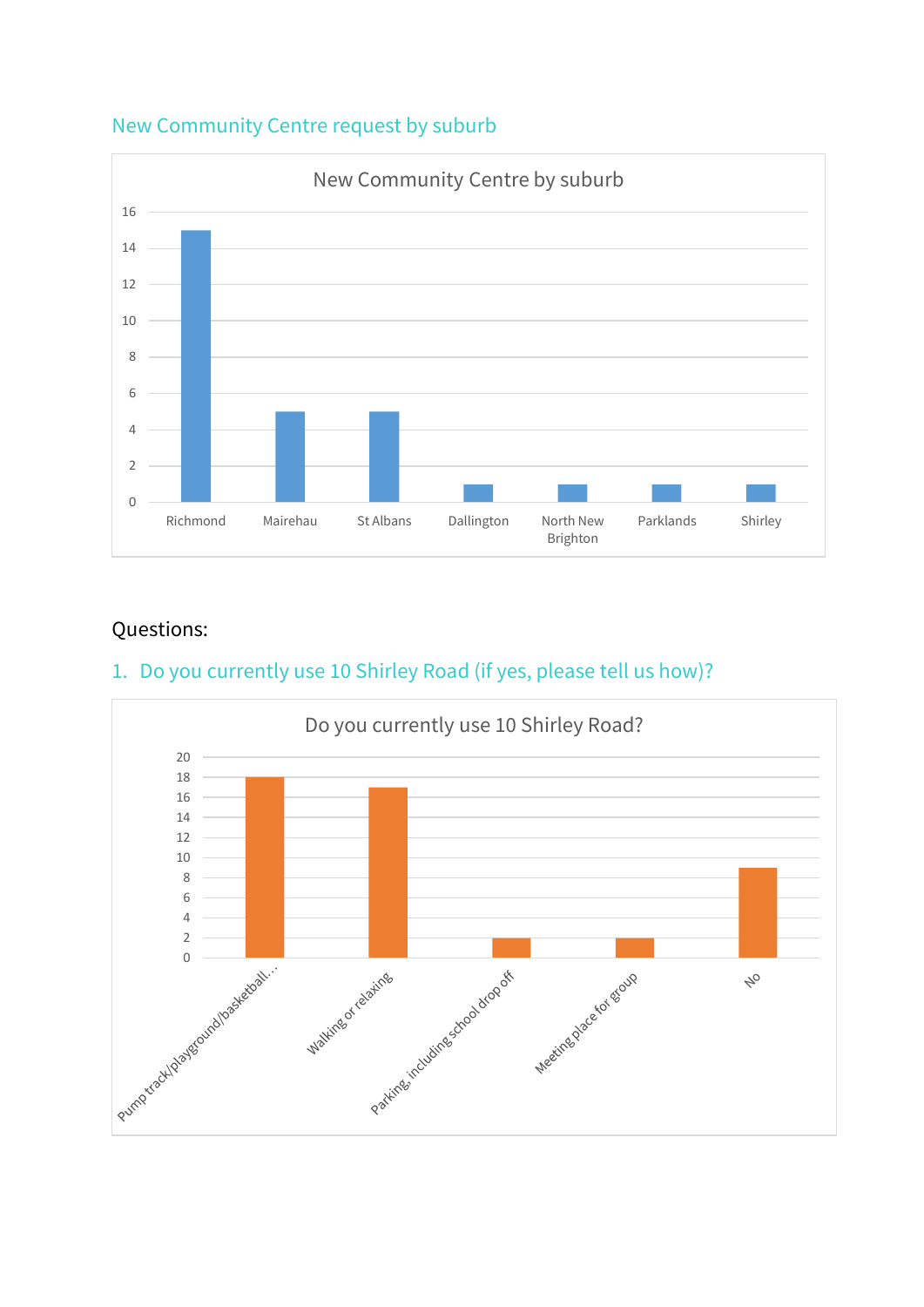The two most popular uses of the site as it currently is was the pump track, playground and basketball court, closely followed by using the space to relax or part of a walking trip. The recent installation of the temporary pump track has proven to be very popular and based on submissions well used by the young people in the community.

The open green space is also appreciated by the community whether as part of a walk (including the Dudley Creek track) or to take time to relax and enjoy the space.

Submitters who indicated they did not use this space (6) had used 10 Shirley Road when there was a Community Centre on site or they only observed others using the site (2).



### 2. How would you like to use 10 Shirley Road?

We received 29 submissions supporting the replacement of the Community Centre at this location. A number of these submissions also asked that a library be included in the building.

To keep the area as an open green space with the trees and Dudley Creek planting and walkway, creating community gardens and a food forest and also creating a BBQ area/picnic tables there were a combined total of 29 submissions. Also supporting the open space with the existing play area and pump track and installing more recreation activities we received 12 submissions.